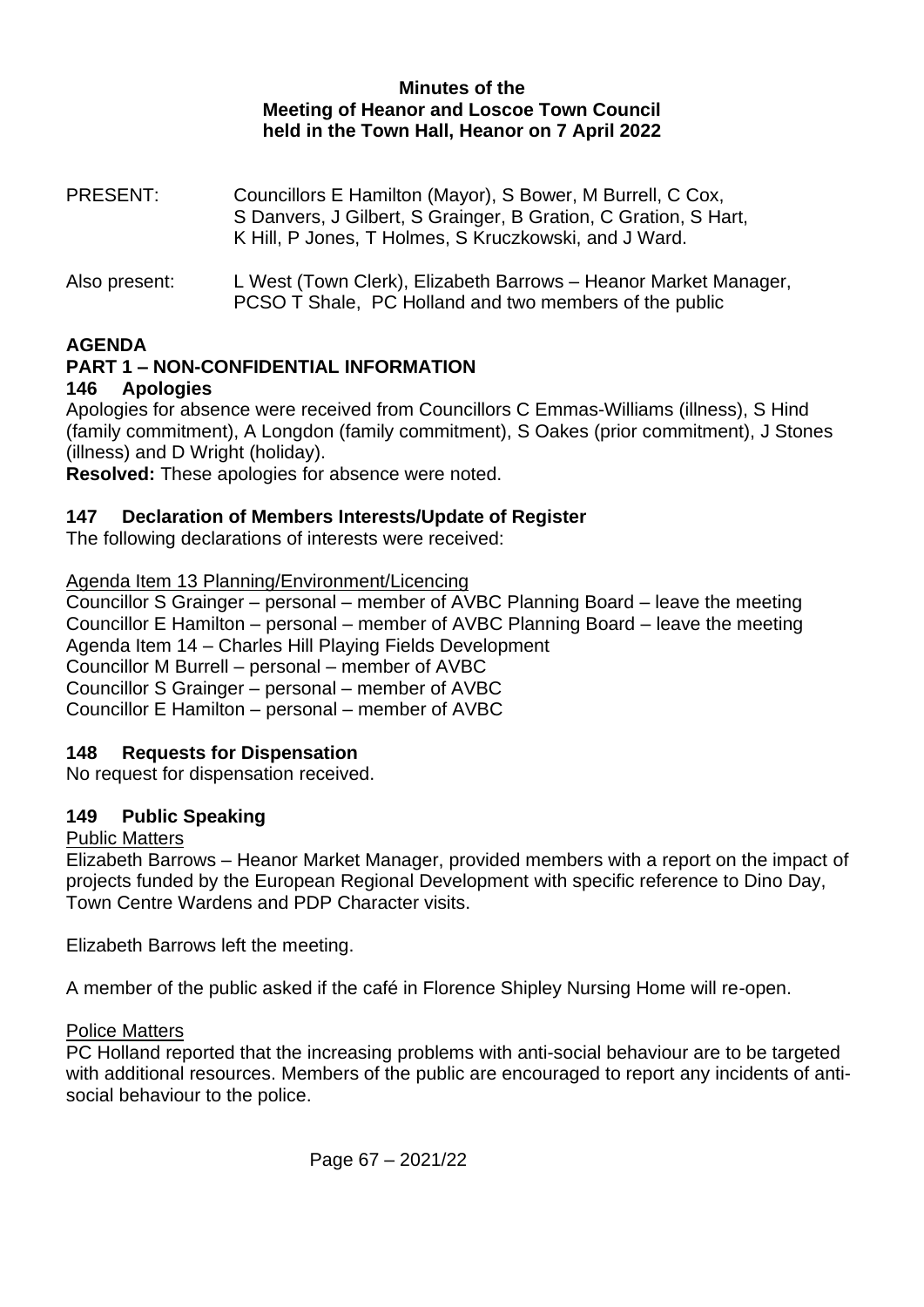# **149 Public Speaking** (cont.)

County Council No report.

Borough Council No report.

Outside Bodies No report.

### Leaders Report by Councillor Paul Jones

### Government Changes to Planning Legislation

I must, once again, inform members that the local MP continues to refuse to respond to the Town Councils concerns about proposed government changes to the planning system. It is now 19 months since we originally raised these concerns with him. This is despite several reminders sent to him and his office.

### Future High Street Fund

On behalf of the Town Council, I attended a panel discussion with the two prospective consultants' for developing the Market Place. Hopefully, members will have taken part in the public consultation part of the process. It is safe to say that they appear to have different concepts of what the Market Place needs to look like and this, is I think, very pleasing to have alternatives to consider. I am awaiting to hear from Amber Valley Borough Council about which of the applicants was successful. I must remind members that the proposals do have a deadline to be completed, or at least the governments portion of the funding by 31 March 2024

### Capital spends and Town Centre Action Plan

I have reminded both Simon Gladwin and Joanne Bamford of the Town Council wish to engage with the Borough Council about investing in the Town to complement the FHSF bid . As yet, I have not had a date for those discussions to take place.

### Memorial Park Sculpture

Discussions continue with Amber Valley Borough Council to deliver of the sculpture the Town Council commissioned. It appears that queries over paperwork are the reason for the delay.

### Welcome Back Fund

The bench outside the Town Hall is a lasting reminder of the European Funding provided to support this initiative and we will be relocating it to an appropriate place as soon as possible.

### Beat the Street

This initiative is still in full flow until 13<sup>th</sup> April. To date, I understand there have been 3494 players covering 39000 miles which is very positive.

### Charles Hill CIO Coffee Morning

I attended the regular coffee morning run by Charles Hill CIO to discuss how the Town Council can support them and the community in this project.

### Heanor Free Church Ukraine support event

I attend an event at the Free Church on Midland Road Heanor in fund raising for humanitarian support for the citizens of Ukraine.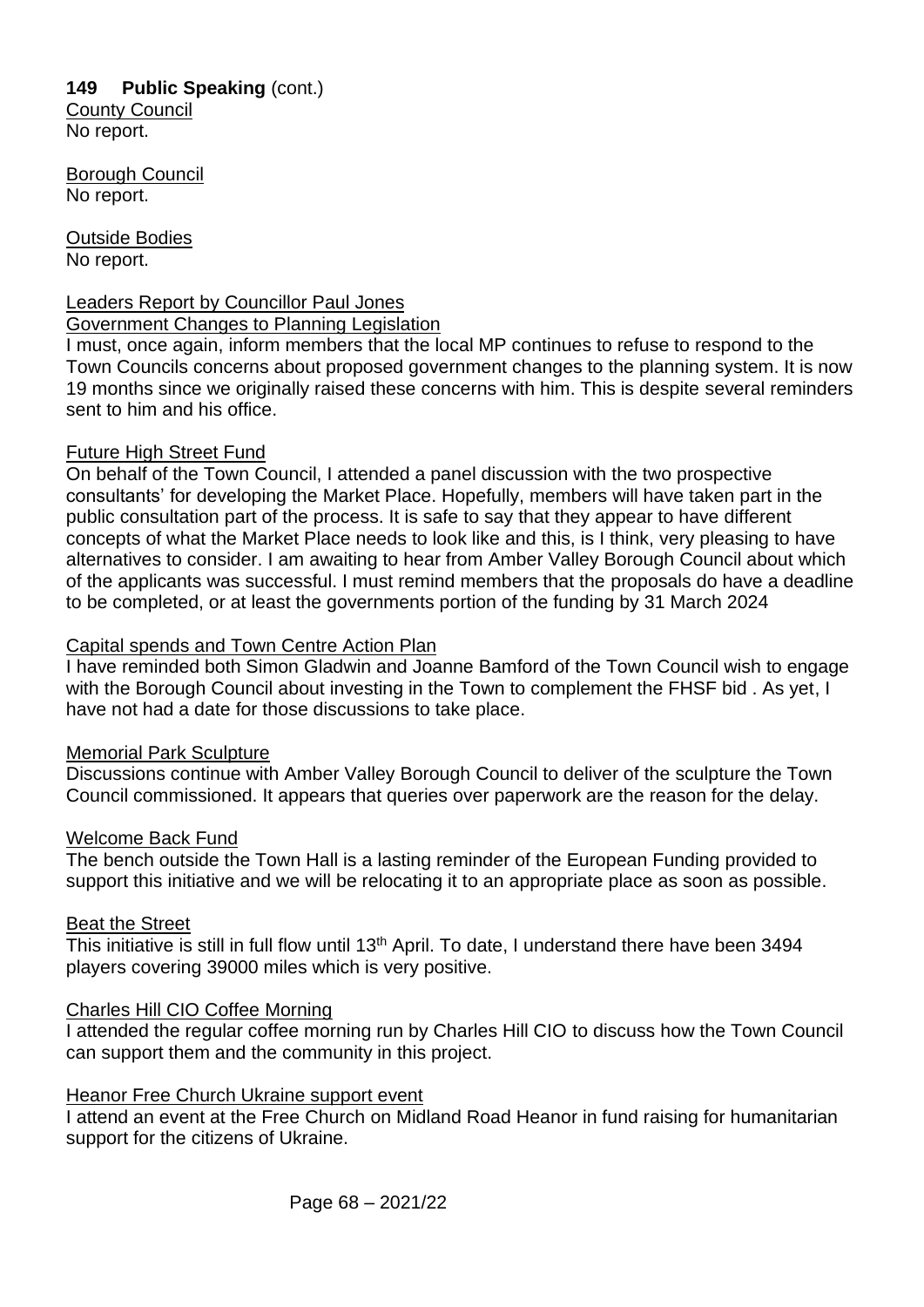## **149 Public Speaking** (cont.)

Leaders Report by Councillor Paul Jones (cont.)

### Sewage Spillage

Last year raw sewage spilled 94 times in the Berle Avenue area for a total of 257 hours. Unfortunately, our MP voted against a ban on sewage discharges. It is due to return to the Commons for another vote later this year. I suggest we write to our MP asking him to vote for the ban this time.

## **150 Minutes**

The Minutes of the Town Council meeting held on Wednesday 9 March 2022 having been circulated to members, were approved as a correct record, and duly signed by the mayor.

## **151 Minutes**

The Minutes of the Executive Committee meeting held on Thursday 17 March 2022 were received by members.

## **152 Items to be taken in Exclusion**

**Resolved:** Agenda item 14 – Charles Hill Playing Fields is taken in Exclusion.

## **153 Town Mayors Announcements**

The Town Mayor had attended Ripley Town Mayor's Charity Evening which raised over £1000 for local charities.

The Town Mayor recorded thanks to Councillor Kruczkowski, Town Council staff and volunteers who all worked tirelessly to ensure that Dino Day was such a huge success.

A total of £462 was raised on the day for the Red Cross/Ukraine Appeal.

# **154 Town Council – Items for Decision/Action**

9. Town Council – Items for Decision/Action

(a) Amber Valley Borough Council – Street Cleaning

The following information was provided by AVBC following a question raised by the Town Council. AVBC street cleansing team work seven days a week, covering Heanor and Belper. The Heanor lengthsman works Monday to Friday and covers Heanor Town Centre and parts of the outer Town Centre. The sweeper crew visit the Town Centre every weekend. There is no spare capacity to empty more bins then currently in place. Damaged bins will be replaced. Bins may be moved to areas where they would get most use i.e., Town Centres, shops, parks cemeteries etc.

AVBC have one Community Warden responsible for issues within the Heanor area, this also covered Langley Mill and Aldecar, Smalley, Kilburn, Horsley Woodhouse, Marlpool and Shipley, Denby, Loscoe, Codnor, Waingroves and Woodlinkin. A copy of Amber Valley's Community Safety Partnership Plan 2020-2023 was circulated to members.

**Resolved:** The Town Council is disappointed with the lack of detail in the Borough Council's response. The Borough Council is requested to provide the Town Council with details of the schedule and streets covered by their street cleansing team.

(b) Amber Valley Borough Council – Venue Hire and IT useage

AVBC has advised including a clause in the hire agreement for our venues which refers to the Counter-Terrorism and Security Act 2015.

**Resolved:** This information is received.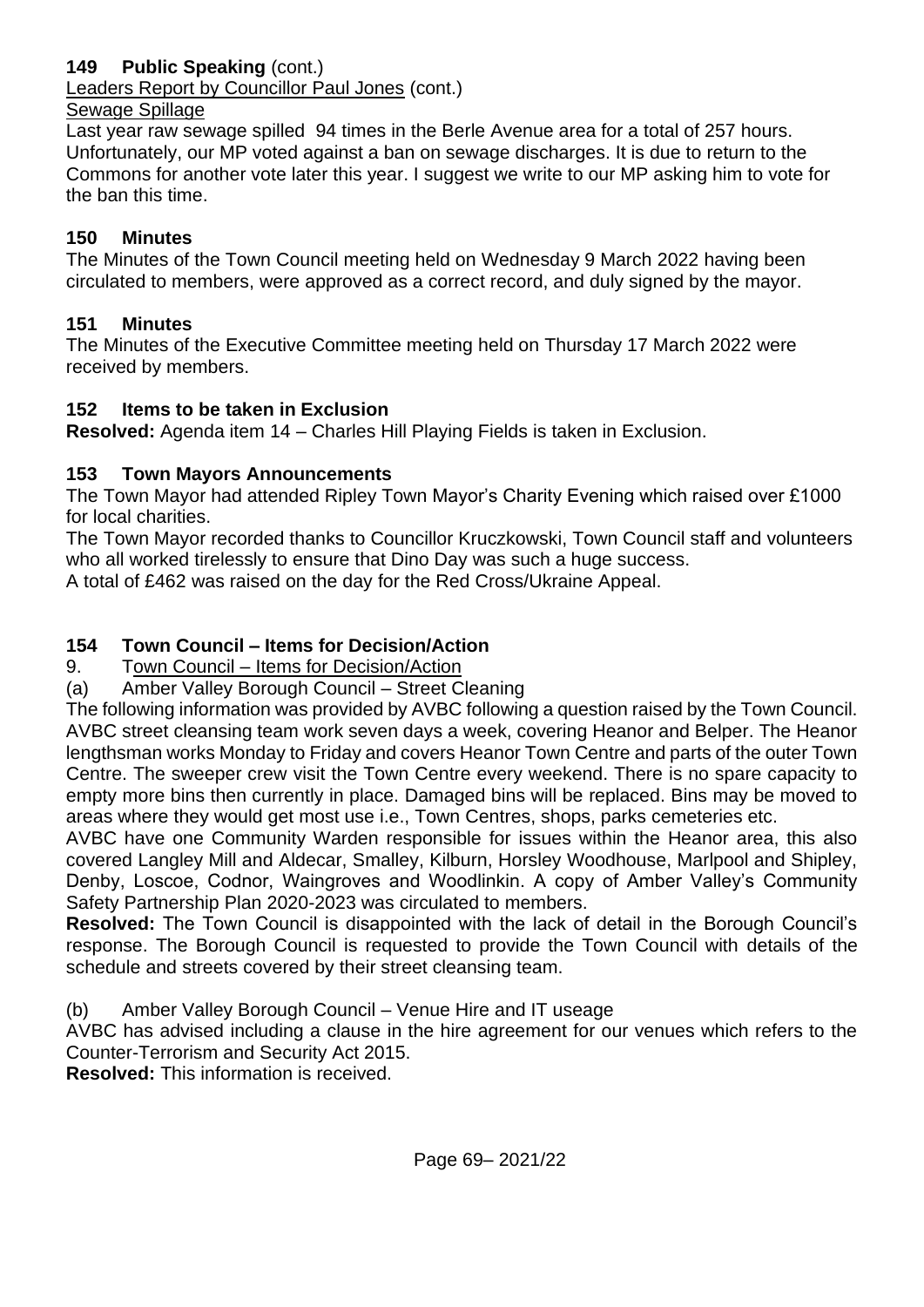## **154 Town Council – Items for Decision/Action**

(c) Derbyshire County Council – Wildlife and Countryside Act 1981 An application has been received for an Order to be made to modify Footpath No. 84 in the Parish of Heanor and Loscoe.

**Resolved:** The Town Council welcome this modification order to Footpath No. 84.

### (d) Queens Platinum Jubilee

i. Commemorative Tree – Red River LNR

Groundwork have been consulted and would suggest a Common Alder Tree (Alnus glutinosa) is planted at the far end of the site quite near to the footbridge but away from the path. **Resolved:** The Town Council fund the provision of tree to commemorate the Queen's Platinum Jubilee to be sited on the Red River LNR.

ii. Keepsake for Primary School children

**Resolved:** The Town Council fund commemorative pin badges for all primary school children within the Heanor and Loscoe Town Council area.

(e) Blend Youth Project – Provision of Sports and Youth Work sessions

Blend Youth Project, in conjunction with Derby County Community Trust, has been providing weekly youth sessions at William Gregg Leisure Centre. The funding for these sessions has now ended. Blend would like to continue to work with DCCT to provide sports and youth sessions on Lockton Avenue and have approached the Town Council for funding of £2,796 to provide further sessions for a period of six months.

**Resolved:** The Town Council agree to provide funding for further sports and youth work sessions for a period of six months.

(f) Derbyshire County Council – TVG Application for Land at Thorpe Hill Drive The application to register the above has been accepted, however the land has not yet been registered as a Village Green. This application has been given a priority level 5, in accordance with the Council's prioritisation scheme and it is not expected to be determined within the next 12 months.

**Resolved:** This information is received.

(g) Elizabeth Barrow, Heanor Market Manager – Impact of European Regional Development Fund

This item was taken under the Public Speaking section of the meeting.

## **155 Derbyshire Association of Local Councils**

Newsletter March 2022

**Resolved:** The above documents are received.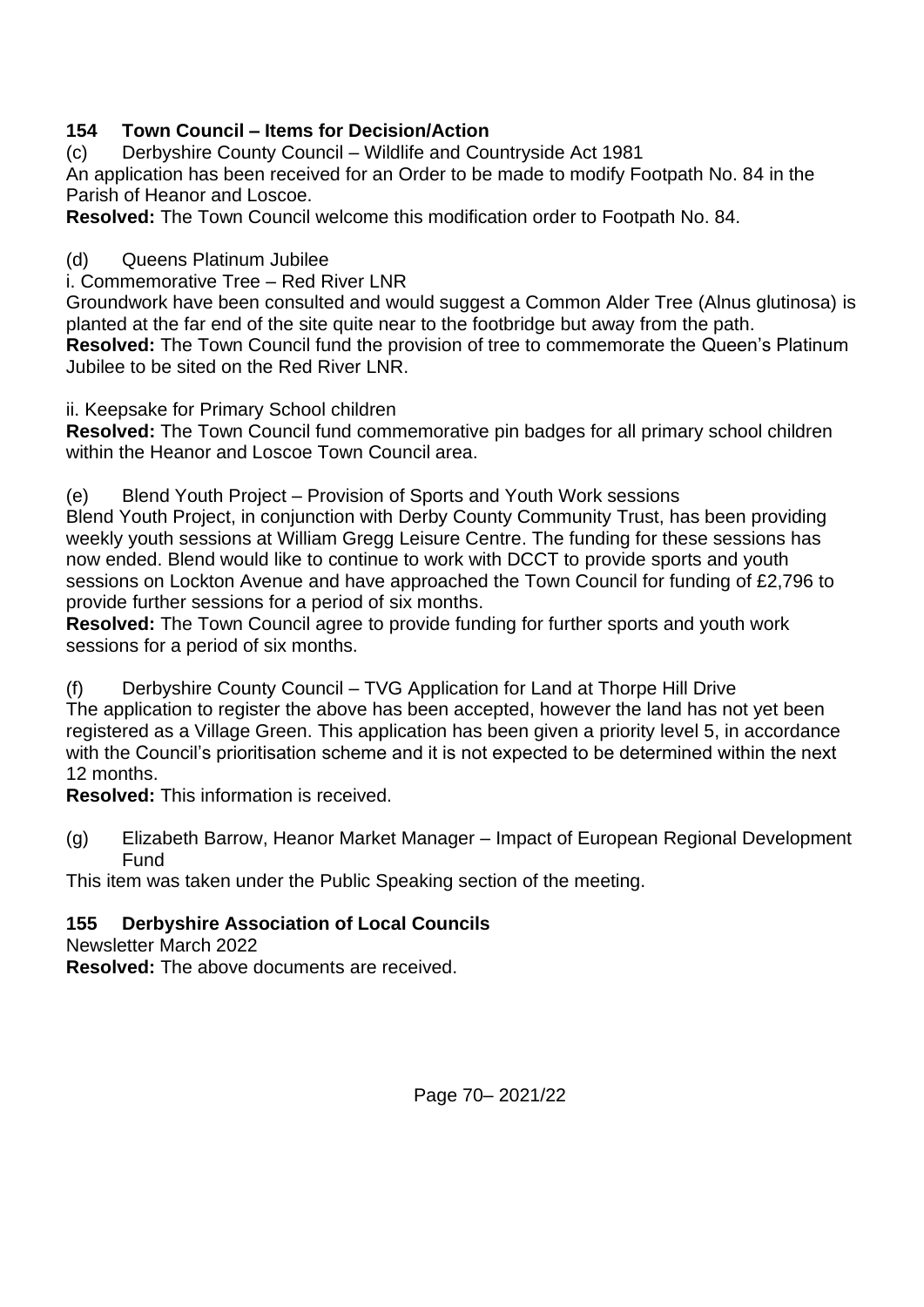### **156 Finance**

(a) Bacs Payments (February - wages March)

| Payee                | <b>Description</b>        | <b>Nett</b> | Vat    | <b>Gross</b> |
|----------------------|---------------------------|-------------|--------|--------------|
| Derbyshire CC        | Superannuation            | 833.90      | 00.00  | 833.90       |
| <b>HMRC</b>          | Paye, NI                  | 873.89      | 00.00  | 873.89       |
| Staff/Mayor          | Wages/allowance           | 5220.42     | 00.00  | 5220.42      |
| Derbyshire CC        | Land licence - WW         | 10.00       | 00.00  | 10.00        |
| Petty cash           | Miscellaneous             | 91.07       | 2.03   | 93.10        |
| <b>Heanor Vision</b> | Funding                   | 1000.00     | 00.00  | 1000.00      |
| Pictorial            | Signage                   | 55.00       | 11.00  | 66.00        |
| Viking               | Drinking water            | 39.98       | 8.00   | 47.98        |
| Info. Commissioner   | Data Registration         | 35.00       | 00.00  | 35.00        |
| <b>XLN Telecom</b>   | Phone lines and broadband | 216.21      | 43.24  | 259.45       |
| <b>Opus Energy</b>   | Gas supply – WS           | 329.95      | 65.99  | 395.94       |
| Drax Energy          | Electricity supply - TH   | 470.85      | 94.19  | 565.04       |
| Morris Vermaport     | Lift service - FS         | 115.00      | 23.00  | 138.00       |
| <b>Opus Energy</b>   | Gas supply $-TH$          | 582.46      | 116.49 | 698.95       |
| <b>Total</b>         |                           | 9873.73     | 363.94 | 10237.67     |

**Resolved:** Payment of the above accounts at a cost of £10,237.67.

(b) Income for February 2022

| <b>Town Hall lettings</b> | 3530.50 |
|---------------------------|---------|
| <b>Fire Station</b>       | 1000.00 |
| <b>Town Hall Rents</b>    | 333.33  |
| Environment/events        | 303.00  |
| <b>Wilmot Street</b>      | 1756.71 |
| Other                     | 183.58  |
| Total                     | 7107.12 |

**Resolved:** This information is received.

(c) Bank Reconciliation – February 2022

**Resolved:** This information is received.

## **157 Items for Information**

Clerk's report.

Citizens Advice unit windows - A glass panel in one of the windows has been broken. An order has been placed to fit a new panel and install sash pull handles.

Telephone appointment system for Phlebotomy Services - The telephone appointment system for The Old Fire Station phlebotomy service has been extended.

The phoneline is open for making appointments from 12 noon to 1.000pm – 01332 789309. Loscoe Winding Wheel - Loscoe Ladybirds WI are to decorate Loscoe Winding Wheel in commemoration of the Queen's Platinum Jubilee.

Increased Fuel Costs - Although this is a concern, most of the supplies to the Town Council were fixed. the ones to expire this budget year are Wilmot Street gas supply (23/10/2022) and the Town Hall gas (30/01/2023).

The Town Centre has again been targeted with graffiti, this was on the retaining wall between the private car park, at the rear of the Town Hall, and Whysall Street car park. This was discovered and reported to Amber Valley Borough Council on 11 March 2022 and removed. **Resolved:** This information is received.